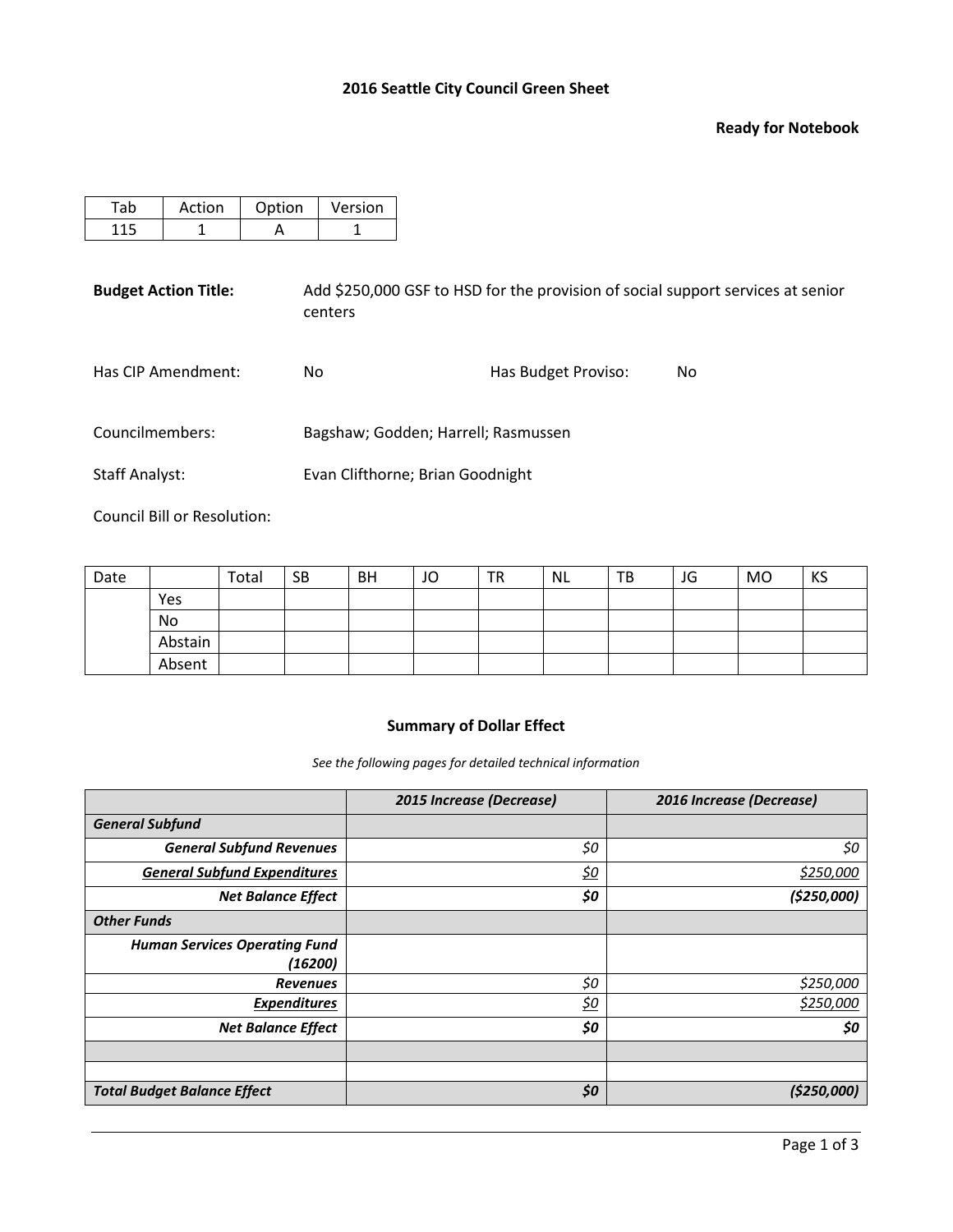| ction | Ontion | Version |
|-------|--------|---------|
|       |        |         |

## *Budget Action description:*

This green sheet would add \$250,000 GSF to the Human Services Department (HSD), to be distributed to senior centers for the purpose of providing social support services to older adults. Social support services are typically provided by experienced social workers and include activities such as: providing information and assistance, convening support groups, providing counseling and performing home visits.

# **Background**

Senior centers provide opportunities for older adults to improve their physical and mental health and wellbeing, and help to reduce social isolation.

The provision of social support services varies for each senior center under contract, and the contracts do not require agencies to submit budget figures specifically for these services. Some senior centers have reported to Council offices that the limited amount of social support service hours are insufficient to meet the communities' needs, and also creates difficulty in retaining qualified social workers.